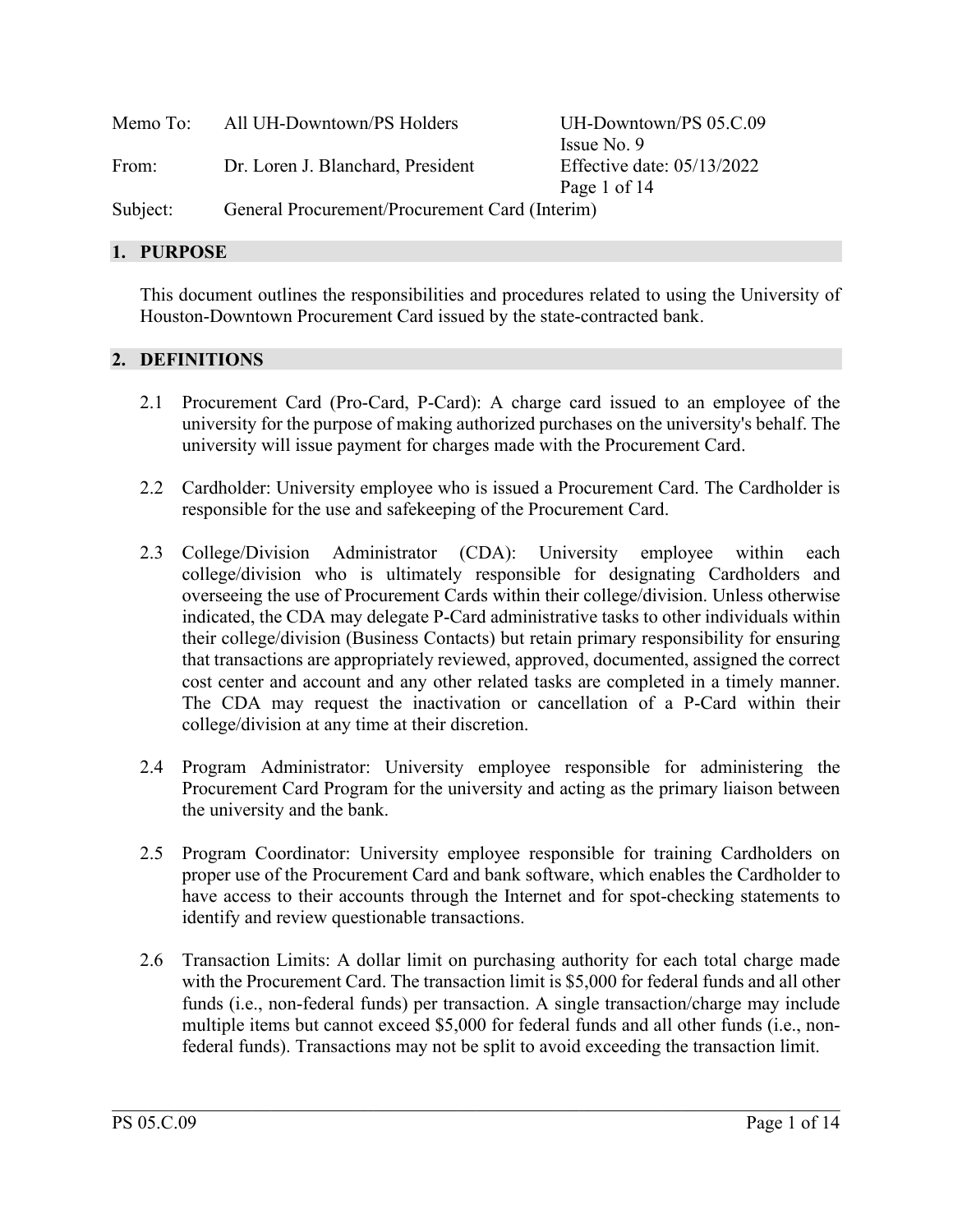- 2.7 Monthly Spending Limit: A dollar limit on purchasing authority for total charges made during a monthly billing cycle. The standard monthly spending limit is \$15,000 per credit card.
- 2.8 Expense Report: A listing of all transactions charged to the Cardholder's Procurement Card account through the end of the monthly billing cycle. This statement is available online through the bank's software.
- 2.9 Supporting Documentation: A merchant-produced or non-university document that records the relevant details for each item purchased including quantities, amounts, and description of item(s), the total charge amount, and the merchant's name and address (e.g. sales receipt, original invoice, packing slip, credit receipt, etc.).
- 2.10 Fraudulent Activity: The intentional use of a P-Card for non-university purposes.
- 2.11 CitiManager-Expense Management: MasterCard bank Internet system that allows cardholders to automatically view, track, and report MasterCard transactions.
- 2.12 Merchant Category Code (MCC): A code selected for a merchant to identify their type of business and merchandise sold.
- 2.13 Business Contact: Individual who has been delegated the responsibility of reviewing, documenting, and/or assigning cost centers and accounts to P-Card transactions by the College/Division Administrator.

# **3. POLICY**

- 3.1 The University of Houston-Downtown Procurement Card Program provides a costeffective way to make certain purchases by reducing the time and effort required to complete the procurement-to-payment process. All Procurement Card purchases must directly benefit the University of Houston-Downtown and be within the guidelines of this document. The Procurement Card may not be used to make personal or other purchases that do not benefit the university directly. All Procurement Card transactions must be verified to be accurate, and the correct cost center and account must be assigned to each transaction.
- 3.2 An original completed [Cardholder Application/Approval Form](https://www.uhd.edu/administration/budget-procurement/Documents/Procurement%20Card%20Application%20Form_04262022.pdf) for University Procurement Card must be submitted for each prospective Cardholder to the Program Coordinator.
- 3.3 The [Cardholder Application/Approval Form](https://www.uhd.edu/administration/budget-procurement/Documents/Procurement%20Card%20Application%20Form_04262022.pdf) must contain the default cost center (not a sponsored grant cost center, unless otherwise approved by the Associate Vice President for Research and Sponsored Programs or his/her designee) used to clear the Cardholder's transactions and the signature of the applicant, applicant's supervisor, and College/Division Administrator.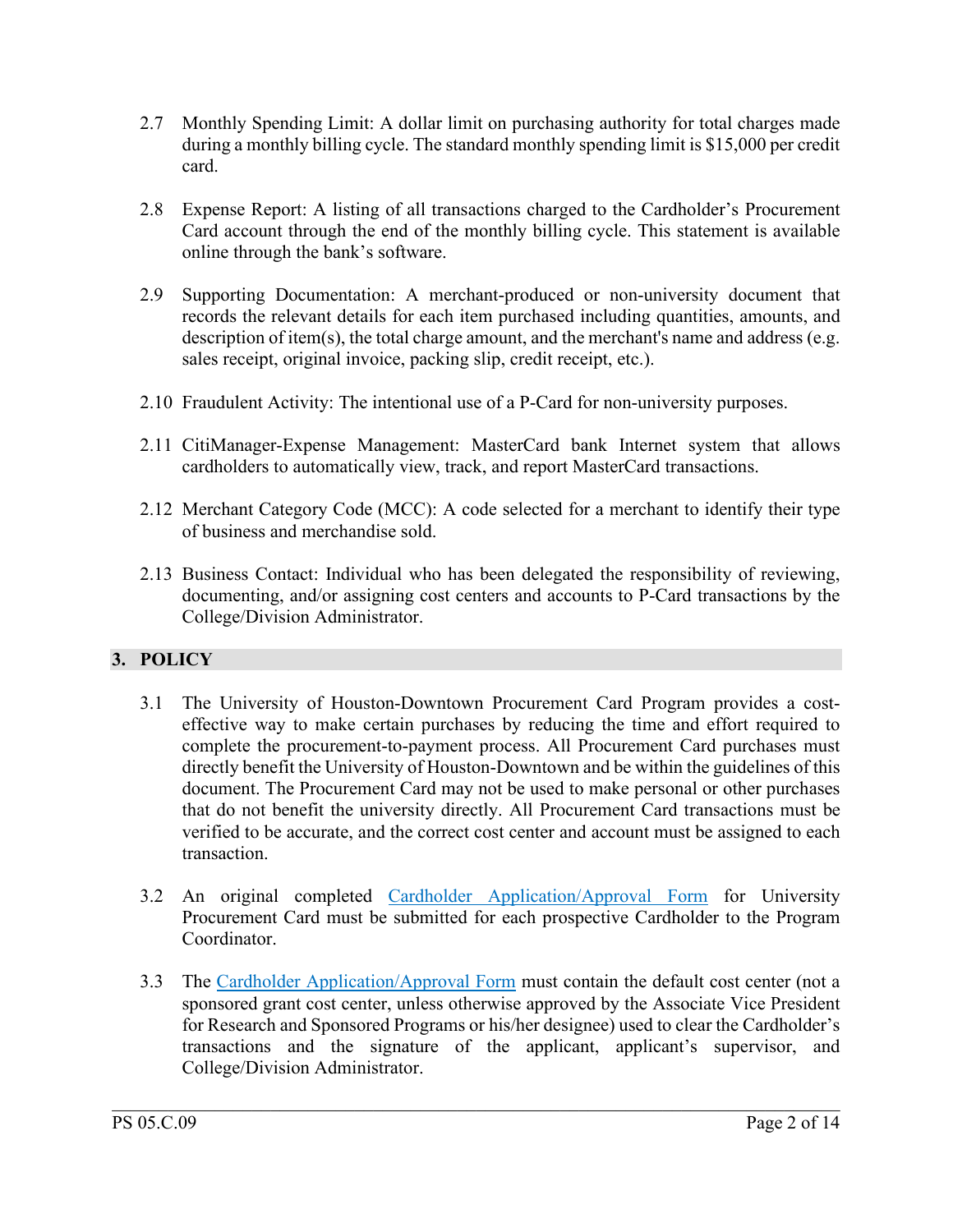- 3.4 The applicant must complete Procurement Card training and sign a [Cardholder](https://www.uhd.edu/administration/budget-procurement/Documents/CitiBankPCardAgreement.pdf)  [Procurement Card Agreement](https://www.uhd.edu/administration/budget-procurement/Documents/CitiBankPCardAgreement.pdf) acknowledging responsibility for proper use of the card before the card is released.
- 3.5 For security purposes, all Procurement Card applicants and Cardholders must receive their salary or wage from the University of Houston-Downtown through direct deposit, rather than a check.
- 3.6 Cardholders must complete an annual review of Procurement Card procedures and electronically acknowledge the [Cardholder Procurement Card Agreement](https://www.uhd.edu/administration/budget-procurement/Documents/CitiBankPCardAgreement.pdf) in order to maintain their P-Card privileges. All College/Division Administrators whose college or division has a P-Card and their designated Business Contacts must also complete annual training. All CDA and Business Contacts must also electronically acknowledge the [College/Division Administrator Procurement Card Agreement.](https://www.uhd.edu/administration/budget-procurement/Documents/cda-agreement.pdf) If Cardholders do not complete annual training within the required timeframe, their P-Card will be inactivated until the training is completed. If College/Division Administrators and Business Contacts do not complete annual training within the required timeframe, the Program Coordinator may inactivate the P-Cards that they administer until the training is completed.
- 3.7 Cardholders are authorized to use the Procurement Card to purchase any merchandise or services required as a function of their duties at the university, except for items listed in Section 3.12.
- 3.8 Only the Cardholder to whom the card is assigned is authorized to use the card, and this person is responsible for ensuring that all charges made with the card are in compliance with this document.
- 3.9 Questions concerning appropriate card use should be directed to the Procurement Card Coordinator or Administrator. If a Cardholder is not sure whether a purchase is allowed, the Cardholder should not make the purchase until they confirm with their College/Division Administrator, the Program Coordinator, or Program Administrator that the purchase is allowable.
- 3.10 The Procurement Card must never be used to purchase items for personal use or for nonuniversity purposes even if the Cardholder intends to reimburse the university. Procurement card transactions are subject to unannounced audits by the Internal Auditing Department and the Program Coordinator.
- 3.11 The College/Division Administrator (or designee) is responsible for identifying and investigating irregular transactions, such as transactions prohibited by university policy and fraudulent transactions reported to them by Cardholders. When fraudulent charges are discovered, the Procurement department must be contacted immediately and reported in accordance with [SAM 01.C.04.](http://www.uhsystem.edu/compliance-ethics/_docs/sam/01/1c4.pdf) The P-card will be canceled, a new card will not be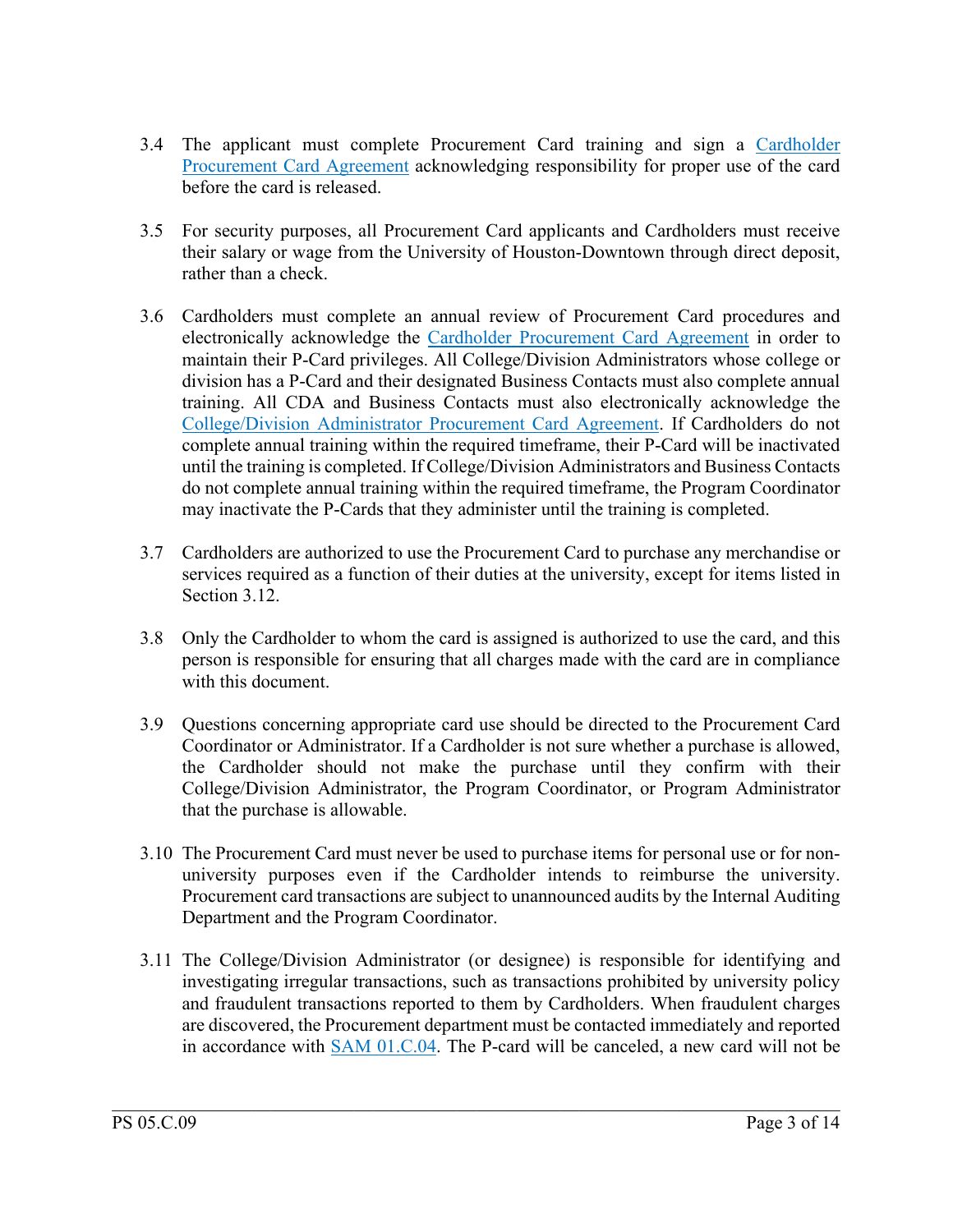issued until the College/Division Administrator (or designee) submits the [Fraudulent](https://www.uhd.edu/administration/budget-procurement/Documents/Fraudulent%20Transaction%20Form_04282022.pdf)  [Transaction Form](https://www.uhd.edu/administration/budget-procurement/Documents/Fraudulent%20Transaction%20Form_04282022.pdf) and it is reviewed by the Program Coordinator.

- 3.12 A Cardholder who makes an unauthorized purchase with the Procurement Card, such as purchasing items for personal use/non-university purposes, will be subject to disciplinary action, up to and including termination of employment from the university, and criminal prosecution. Additionally, an employee may be subject to sanctions, as outlined in 3.14.
- 3.13 A Cardholder who makes inappropriate use of the Procurement Card, as outlined below, may be subject to disciplinary action, up to and including termination of employment from the university, and criminal prosecution. Additionally, an employee may be subject to sanctions, as outlined in 3.14.
	- 3.13.1 Cash advances
	- 3.13.2 Consulting services
	- 3.13.3 Travel-related expenses, other than for registration fees and any other travelrelated charges, must be reviewed by the Procurement Card Coordinator and the Travel Office prior to the transaction. Expenses for toll roads (EZ Tag), vehicle registration fees for UHD fleet vehicles and parking for UHD fleet vehicles within the Houston metropolitan area are not considered travel-related expenses and are allowed on the Procurement Card.
	- 3.13.4 Gasoline for a rental or personal vehicle
	- 3.13.5 Financial services
	- 3.13.6 Scholarships, stipends, tuition, and fees
	- 3.13.7 Animals
	- 3.13.8 Leases/Rentals
	- 3.13.9 Transactions greater than \$5,000 for federal funds and all other funds (i.e., nonfederal funds). Splitting purchases between two or more transactions to stay under the purchase limit is prohibited.
	- 3.13.10 Purchases that require a Purchase Order
		- a. Radioactive or hazardous materials, controlled substances, x-ray machines
		- b. Class 3b and 4 lasers and biological safety cabinets

 $\mathcal{L}_\mathcal{L} = \mathcal{L}_\mathcal{L} = \mathcal{L}_\mathcal{L} = \mathcal{L}_\mathcal{L} = \mathcal{L}_\mathcal{L} = \mathcal{L}_\mathcal{L} = \mathcal{L}_\mathcal{L} = \mathcal{L}_\mathcal{L} = \mathcal{L}_\mathcal{L} = \mathcal{L}_\mathcal{L} = \mathcal{L}_\mathcal{L} = \mathcal{L}_\mathcal{L} = \mathcal{L}_\mathcal{L} = \mathcal{L}_\mathcal{L} = \mathcal{L}_\mathcal{L} = \mathcal{L}_\mathcal{L} = \mathcal{L}_\mathcal{L}$ 

c. Vehicles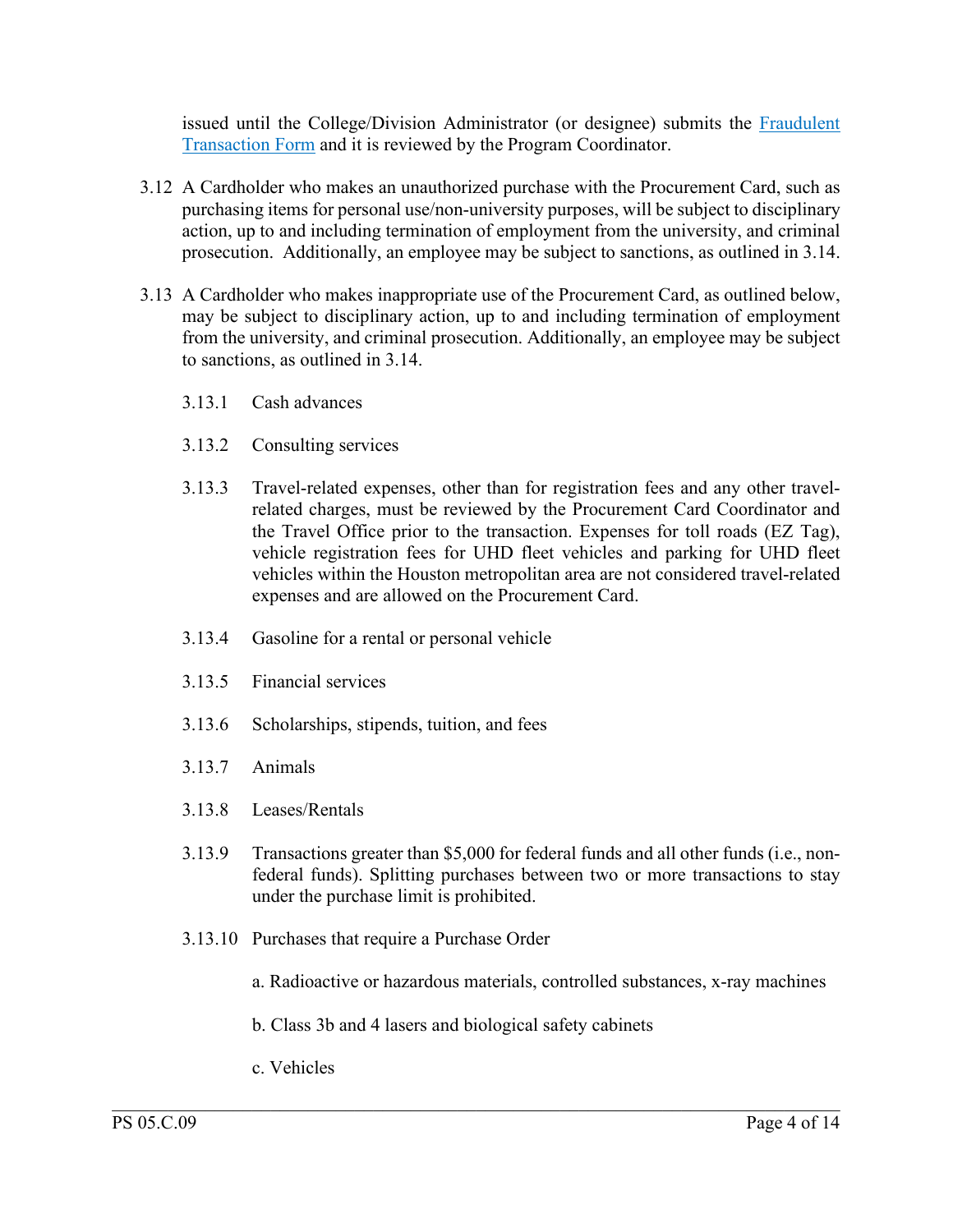- d. Equipment lease/rental or maintenance agreements
- 3.13.11 Gratuity exceeding 20 percent of the transaction amount on transactions that normally require gratuity, such as business meals.
- 3.13.12 Alcoholic beverages may not be paid from state-appropriated funds or from federal indirect cost funds (funds 2072 and 2091). All alcoholic beverage purchases require pre-approval from the cardholder's respective Vice President. In addition, if alcoholic beverage purchases within a billing cycle total \$500 or more, approval is required from the Vice President for Administration and Finance or his/her Designee.
- 3.13.13 Other purchases prohibited by university policy (e.g., personal gifts for employees or family members of employees such as but not limited to flowers, graduation gifts, birthday presents).
- 3.13.14 Professional membership fees to an organization not approved by the President. Note: If any portion of membership fees paid to an approved organization is designated for political activities, the Cardholder must refund that portion of the membership fees to the university, since university funds may not be used for political-related activities. For a list of approved organizations please refer to the Accounts Payable's website, [UHD Approved Membership Organization](https://www.uhd.edu/administration/business-affairs/Pages/Accounts-Payable.aspx)  [Listing.](https://www.uhd.edu/administration/business-affairs/Pages/Accounts-Payable.aspx)
- 3.13.15 Employment advertisements for staff positions that have not been approved by Employment Services and Operations or for non-employment ads that have not been approved by University Relations. External advertising for vacant faculty positions is placed by the hiring department. Departments are responsible for developing the faculty external ad and applicable artwork using the External Job Posting Template and following UHD's official graphic standards, in reference to [Advertising Policy PS](https://www.uhd.edu/administration/employment-services-operations/resources/Pages/PS-09.B.05---Advertising.aspx) 09.B.05
- 3.13.16 Promotional materials that are to be distributed off campus that have not been approved by the Office of University Relations prior to publication.
- 3.13.17 Items charged to state funds are not allowed.
- 3.13.18 All purchases requiring a contract (including grants and cooperative contracts), regardless of the dollar amount, are not allowed on P-Card.
- 3.13.19 Items charged to grants that are not allowed by sponsor
- 3.13.20 Other restrictions issued by the Cardholder's college/division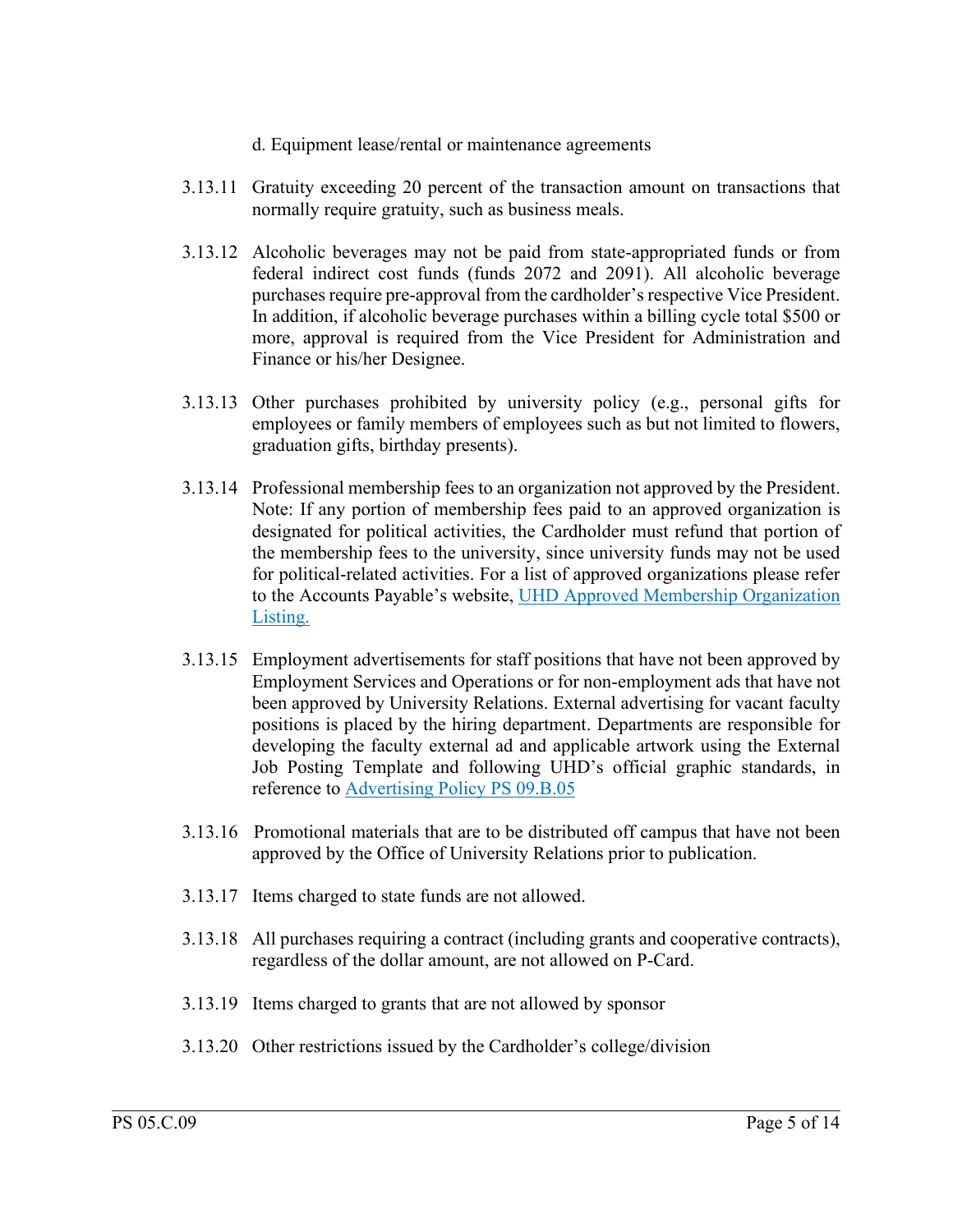- 3.13.21 Merchandise deliveries must only be to the University of Houston-Downtown or designated University of Houston-Downtown distance education location (e.g. UHD Northwest, CyFair, Kingwood, and HCC Coleman.), or will require prior approval from the area's respective Vice President. (e.g., Amazon/Target/Wal-Mart shipments to employee's home address).
- 3.14 Resulting sanctions for the above violations within a fiscal year include:
	- 1<sup>st</sup> Offense: Email or verbal warning from the Program Administrator or Program Coordinator will go to the Cardholder and Supervisor/College Division Administrator. Card will be suspended until retraining is complete.
	- 2<sup>nd</sup> Offense: Suspension of card for 90 days
	- 3<sup>rd</sup> Offense: Suspension of card for six months
- 3.15 A Cardholder who commits one or more of the following violations within a single fiscal year will be subject to the sanctions outlined in 3.16.
	- 3.15.1 Late Paperwork
		- a. Verification report not uploaded to Finance System by the deadline
	- 3.15.2 Missing Receipts
	- 3.15.3 Incomplete/incorrect paperwork
		- a. Missing cost centers
		- b. Missing accounts
		- c. Verification report not signed by the Cardholder or certifying signatory
		- d. No additional documentation/approval for business meals and official functions
		- e. No itemized receipt (or other acceptable form of supporting documentation indicated in Section 4.3)
		- f. Inappropriate sales tax paid from Texas vendors (exemption for food and out-of-state vendors)
		- g. Incomplete P-Card statement download online from CitiManager-Expense Management (downloaded before statement closes)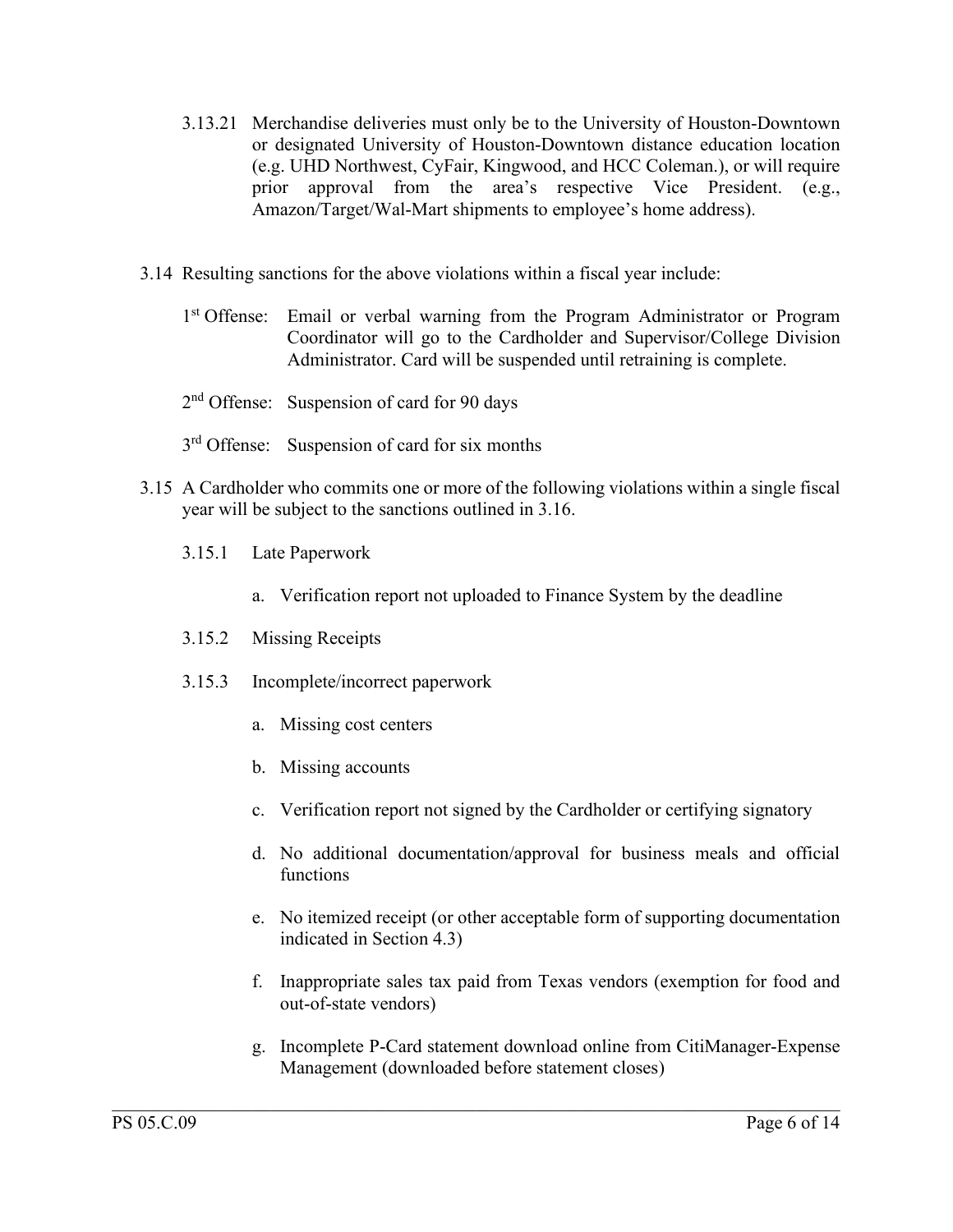- h. Alterations of Citibank Expense Report. Typed or handwritten revisions/notes are acceptable as long as the original information remains unaltered.
- 3.16 Resulting sanctions for the above violations within a single fiscal year include:
	- 1st Offense: Email or verbal warning from the Program Administrator or Program Coordinator will go to Cardholder and Supervisor/College Division Administrator.
	- 2nd Offense: Card will be suspended until retraining has been completed and supervisor is notified.
	- 3rd Offense: Suspension of card for 90 days.
- 3.17 It is the Cardholder's responsibility to safeguard the Procurement Card and its related account number at all times.
	- 3.17.1 Cardholders should keep their Procurement Cards in a secure location at all times.
	- 3.17.2 Cardholders should not allow anyone else to use their Procurement Cards and/or Procurement Card account numbers.
	- 3.17.3 Cardholders should not write their Procurement Card account numbers where they can be easily seen by others.
- 3.18 If a Procurement Card is lost, stolen, or damaged, the Cardholder must notify the bank immediately at 1-800-248-4553. Representatives are available 24 hours a day to provide assistance.
	- 3.18.1 Cardholders must notify the Program Coordinator if their cards are lost, stolen, or damaged within 24 hours after reporting the incident to the bank.
	- 3.18.2 After the bank and Program Coordinator have been notified, a new Procurement Card may be issued to the Cardholder by the Program Administrator.
	- 3.18.3 A Procurement Card found after it has been reported lost or stolen must be returned to the Program Coordinator. The same procedure applies if a card is damaged.
	- 3.18.4 If a card is not lost or stolen but needs to be canceled for some other reason, the Cardholder must notify the College/Division Administrator. The P-Card should be cut in half and submitted to either the department Business Contact, who will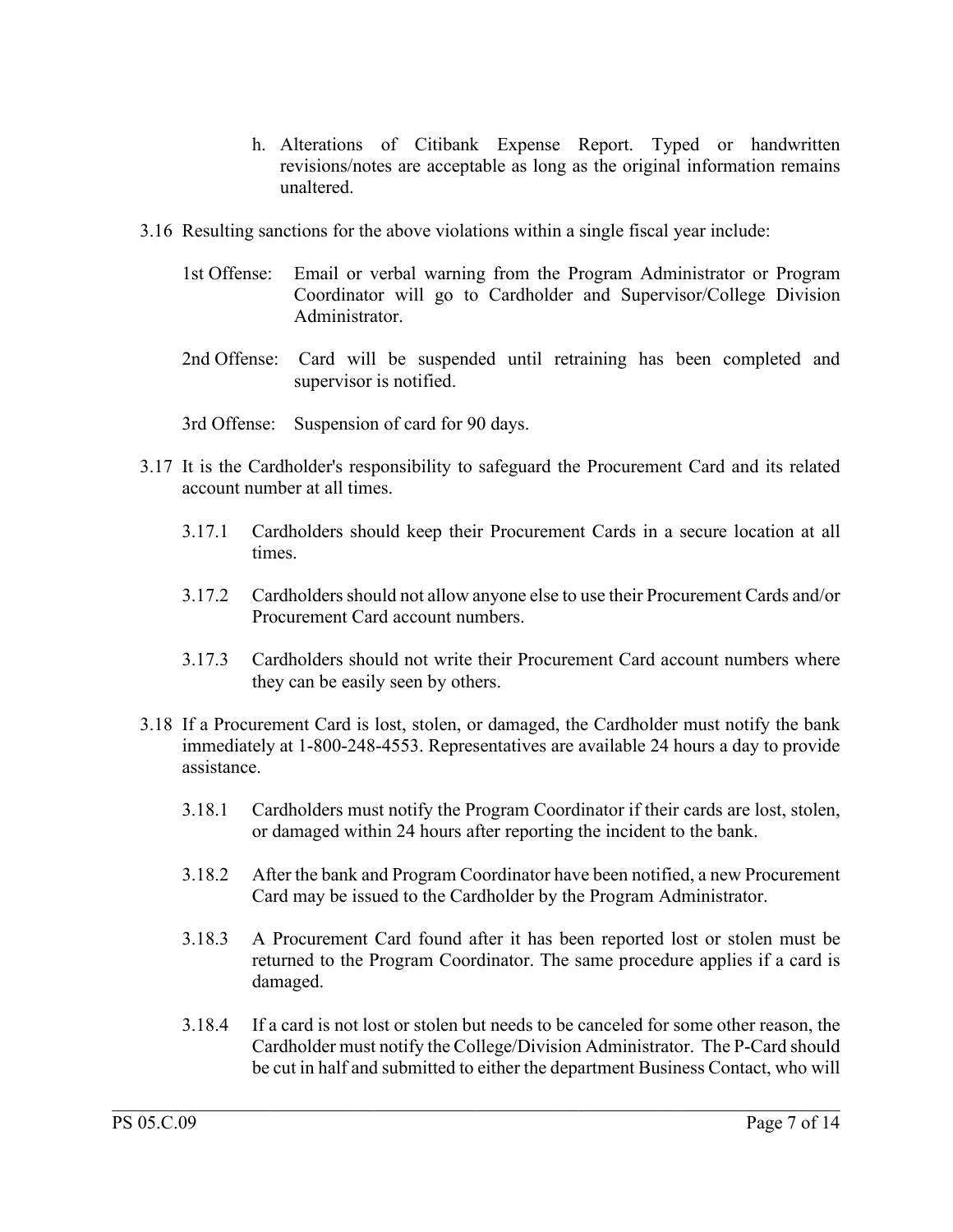submit both card halves to the P-Card Program Coordinator, or directly to the P-Card Program Coordinator.

- 3.19 Whenever the Cardholder changes departments, the Application/Approval Form must be completed; signed by the Cardholder, Cardholder's supervisor, and the College/Division Administrator; and forwarded to the Program Coordinator.
- 3.20 Whenever either of the following occurs, the College/Division Administrator/Business Contact can email the information to the Program Coordinator, who will make the appropriate changes:
	- 3.20.1 The default cost center changes (but the Cardholder's department has not changed)
	- 3.20.2 Cardholder transfers to a new position within the same department and requires the use of a Procurement Card as part of their new duties
- 3.21 Cardholders who no longer require a Procurement Card in their new position or transfer to a different department must cancel their card per the instructions in Section 3.18.4.
- 3.22 Prior to separation from the university, Cardholders must give their Procurement Cards and corresponding support documentation to the College/Division Administrator/DBA. If the Cardholder is the College/Division Administrator, the Procurement Card and support documentation must be given to the Cardholder's immediate supervisor. In either case, the card must be canceled as per instructions in Section 3.18.4.

# **4. PROCEDURES**

- 4.1 Making a Purchase with the Procurement Card
	- 1. Merchants. Cardholders should purchase from preferred merchants whenever possible to take advantage of pricing and terms negotiated on a university-wide contract basis. State law [\(Texas Government Code 403.055\)](http://www.statutes.legis.state.tx.us/Docs/GV/pdf/GV.403.pdf) requires state agencies and universities to verify that prospective vendors are not "on hold" with the State of Texas before an order is placed with the vendor for credit card purchases over \$500. Cardholder must determine the vendor's hold status by running the following query: UHS AP SEARCH FOR VENDORS. Cardholders may search by vendor name, tax ID, zip code, or the vendor ID number in the Finance System. When searching, a % (wildcard) may be entered for fields that are not in the search criteria. When Open for Ordering is "Y," the vendor is not on hold. A vendor's hold status can also be determined by looking at the Open for Ordering box in the Vendor Identifying Information page. If the box is checked, the vendor is not on hold and the order may be placed. Cardholders/departments are required to include a screenshot or PDF printout of the vendor's status as backup for each P-Card transaction \$500 or above. If the vendor cannot be found in the UHS Finance System, please contact the UHD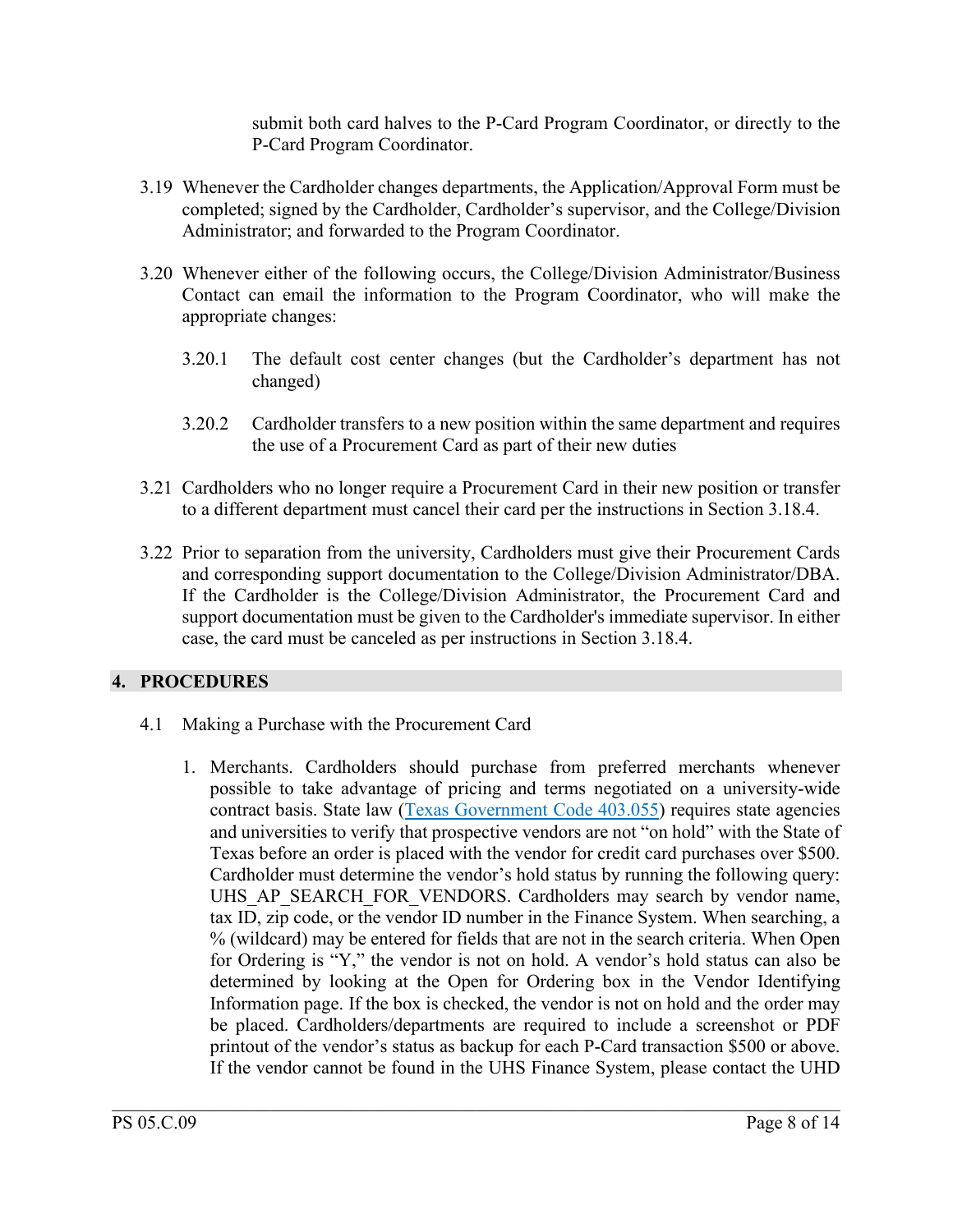Purchasing or Accounts Payable departments. Also, Cardholder must confirm that the selected merchant accepts MasterCard. If not, another vendor must be chosen, or the purchase must be made using the Purchase Voucher process.

- A. When making purchases in person, the Cardholder must sign the charge receipt and retain the customer copy.
- B. When making purchases from Texas vendors, exemption from State of Texas sales tax must be claimed using the university's [Tax Exemption Certificate.](https://www.uhd.edu/administration/business-affairs/Documents/Texas_Sales_And_Use_Tax_Exemption_Certification_2022.pdf)
- C. When making purchases that require a delivery, Cardholders should give the merchant the card account number and expiration date embossed on the card and the following information:
	- 1. Cardholder name and phone number
	- 2. Department name
	- 3. Complete campus delivery address, including building name and room number
	- 4. Cardholders are encouraged to receive their own shipments. However, if someone else will be receiving a shipment on the Cardholder's behalf, the Cardholder should notify them in advance. Regardless of who receives the shipment, the Cardholder is responsible for verifying that the order was received and all documentation (packing slips, mail order form copies, etc.) related to the purchase were obtained. (See section 3.13.21)
- 4.2 Merchandise Returns and Exchanges. The Cardholder is responsible for contacting the merchant when merchandise purchased with the Procurement Card is not acceptable (incorrect, damaged, defective, etc.) and arranging a return for credit or an exchange.
	- A. If merchandise is returned for credit, the Cardholder is responsible for obtaining a credit receipt from the merchant and retaining that receipt with the support documentation for that purchase. Receiving cash or checks to resolve a credit is prohibited.
	- B. If merchandise is returned for credit, the Cardholder/Business Contact should verify that a credit appears in the CitiManager-Expense Management by the end of the next billing cycle.
	- C. If merchandise is to be exchanged, the Cardholder is responsible for returning the merchandise to the merchant and obtaining a replacement as soon as possible. Documentation showing the proper resolution of the exchange is to be retained with the supporting documentation for that purchase.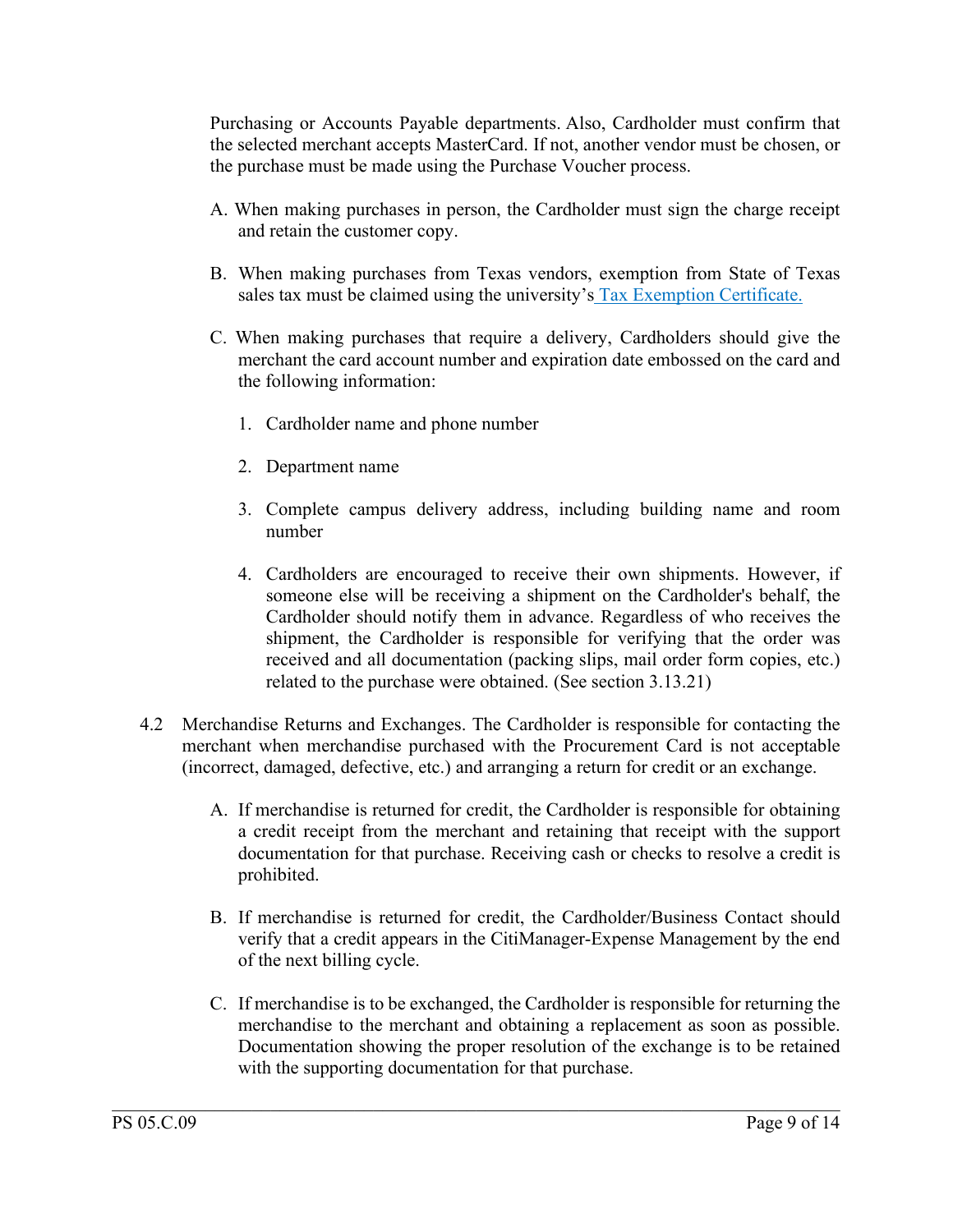- 4.3 Supporting Documentation. Cardholders must submit the following documentation to the department Business Contact/business office for each P-Card transaction:
	- A. Receipts and/or other supporting documentation (Web-printed form, packing slip, etc.) provided by the vendor
	- B. The business purpose and benefit of the transaction must be written on the receipt or attachment. The following information must be provided for business meals, official functions, and discretionary expenditures, in accordance with [SAM](http://www.uhsystem.edu/compliance-ethics/_docs/sam/03/3a2.pdf)  [03.A.02,](http://www.uhsystem.edu/compliance-ethics/_docs/sam/03/3a2.pdf) Entertainment Expenditures:
		- 1. Date, time, and location of event. If alcoholic beverages were served, the time that alcohol was served is also required.
		- 2. Detailed description of the nature and purpose of the function
		- 3. If 10 or fewer attendees, names of the participants, their titles, affiliations, and/or relation to the university
		- 4. If more than 10 attendees, the number of attendees and the general relationship of the guests to the university
		- 5. Business meals (including beverages, tax and gratuity) shall not exceed \$100 per person. The only exceptions to the \$100 per person limit are:
			- a.) Business meals involving the President
			- b.) Business meals for which prior approval to exceed the \$100 per person limit has been granted by the respective Vice President
	- C. Documentation of an advertisement's approval by Employment Services and Operations or by University Relations, as appropriate
	- D Gift cards or certificates may be purchased if they are approved on the [Gift Card](https://www.uhd.edu/administration/budget-procurement/Documents/Gift%20Card%20Request%20Form_04282022.pdf)  [Request Form.](https://www.uhd.edu/administration/budget-procurement/Documents/Gift%20Card%20Request%20Form_04282022.pdf) In addition:
		- 1. Gift cards must be kept in a secure campus location (e.g., locked drawer or safe) until distributed.
		- 2. The distribution of the gift cards/certificates must be documented, including date of distribution, name of recipient, and signature of recipient acknowledging the receipt. If the gift cards are for a confidential human subject study, the department must retain distribution records in their files for seven fiscal years after the grant expires. Otherwise, distribution records must be uploaded to the P-Card page in the Finance System when the distribution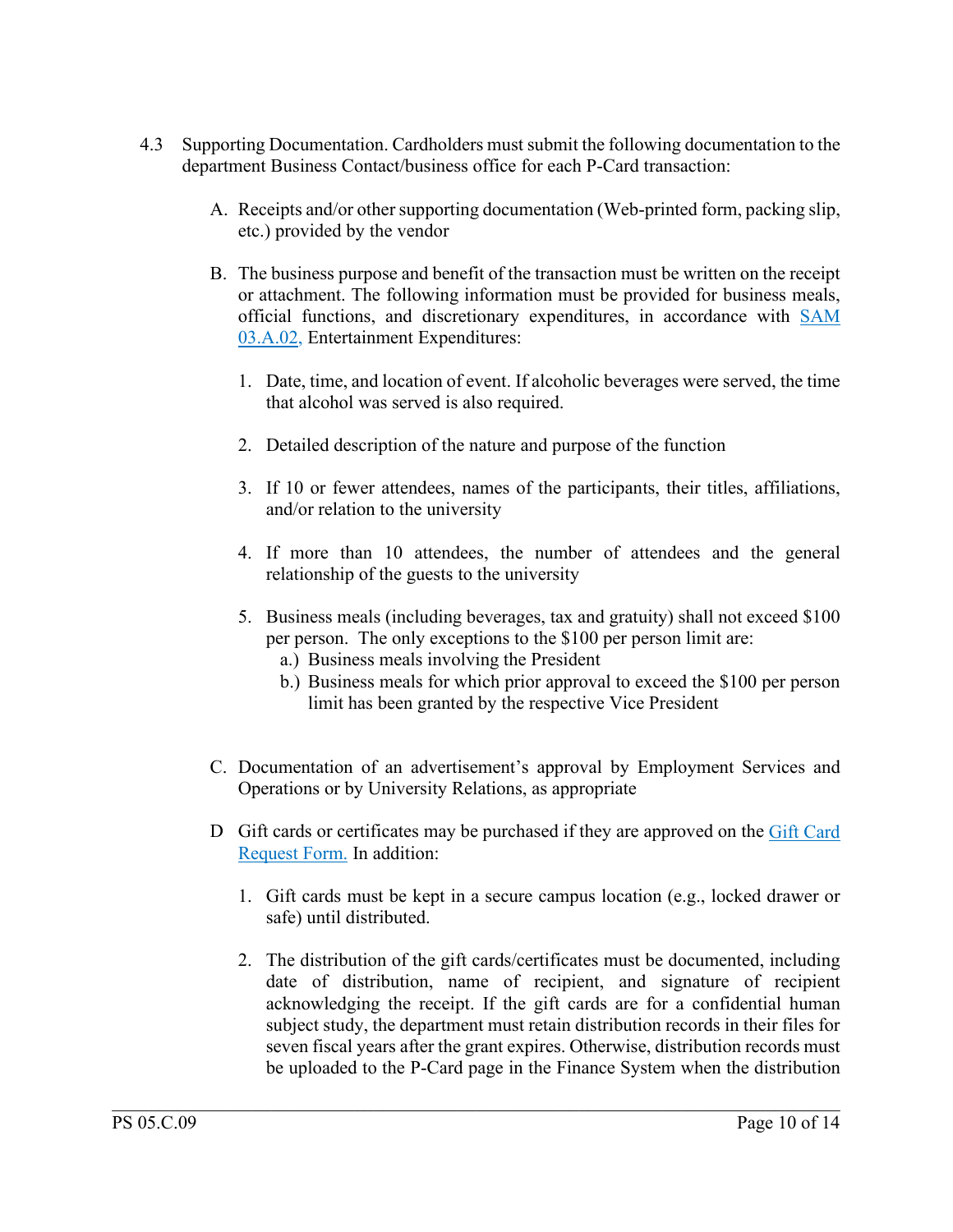is complete. The [Gift Card Inventory Form](https://www.uhd.edu/administration/budget-procurement/Documents/Gift%20Card%20Inventory%20Form_04282022.pdf) must be submitted each reporting cycle until all gift cards have been issued.

- 3. Someone other than the gift card custodian will review the gift card records at least once a month to verify that all distributed and undistributed gift cards are accounted for and report any discrepancies to the College/Division Administrator.
- 4. If the department awards a gift card/certificate to an employee, the department is also responsible for reporting this amount to the Procurement Card Coordinator as the employee's taxable benefit in accordance with [SAM](http://www.uhsystem.edu/compliance-ethics/_docs/sam/03/3d6.pdf)  [03.D.06.](http://www.uhsystem.edu/compliance-ethics/_docs/sam/03/3d6.pdf)
- 5. If the department awards a gift card/certificate to a non-employee and the total amount received by the non-employee in a calendar year is \$600 or more, the department is responsible for submitting the non-employee's W-9 Form and reporting the amount to the Procurement Card Coordinator so that the nonemployee can be issued a Form 1099-MISC.
- 6. If the department awards merchandise (i.e., not cash or a gift card) to an employee and the fair market value of the merchandise is more than \$50, the department is responsible for reporting the amount to the Tax Department as the employee's taxable benefit in accordance with [SAM 03.D.06.](http://www.uhsystem.edu/compliance-ethics/_docs/sam/03/3d6.pdf) If the department gives award merchandise to a non-employee and the total fair market value of the merchandise received by the non-employee in a calendar year is \$600 or more, the department is responsible for submitting the nonemployee's W-9 Form and reporting the amount to the Procurement Card Coordinator. In addition, the [Merchandise Recipient Form](https://www.uhd.edu/administration/budget-procurement/Documents/Merchandise%20Recipient%20Form_04282022.pdf) will need to be included for each item distributed of \$100 or more.
- 4.4 Recording Transactions in the Financial System. The Cardholder's Business Contact/designee must complete the following tasks by the  $25<sup>th</sup>$  of each month, or as stated in the monthly Procurement Card statement email from the Coordinator/Administrator, for the most recently completed billing cycle:
	- A. Enter account and cost center, if other than default cost center, into the online bank system for each card transaction
	- B. Verify that items charged to grants are allowed by sponsor and approved by ORSP.
	- C. Ensure that purpose/benefit information is properly documented for each transaction. The purpose/benefit may be recorded on receipts or in the online bank system.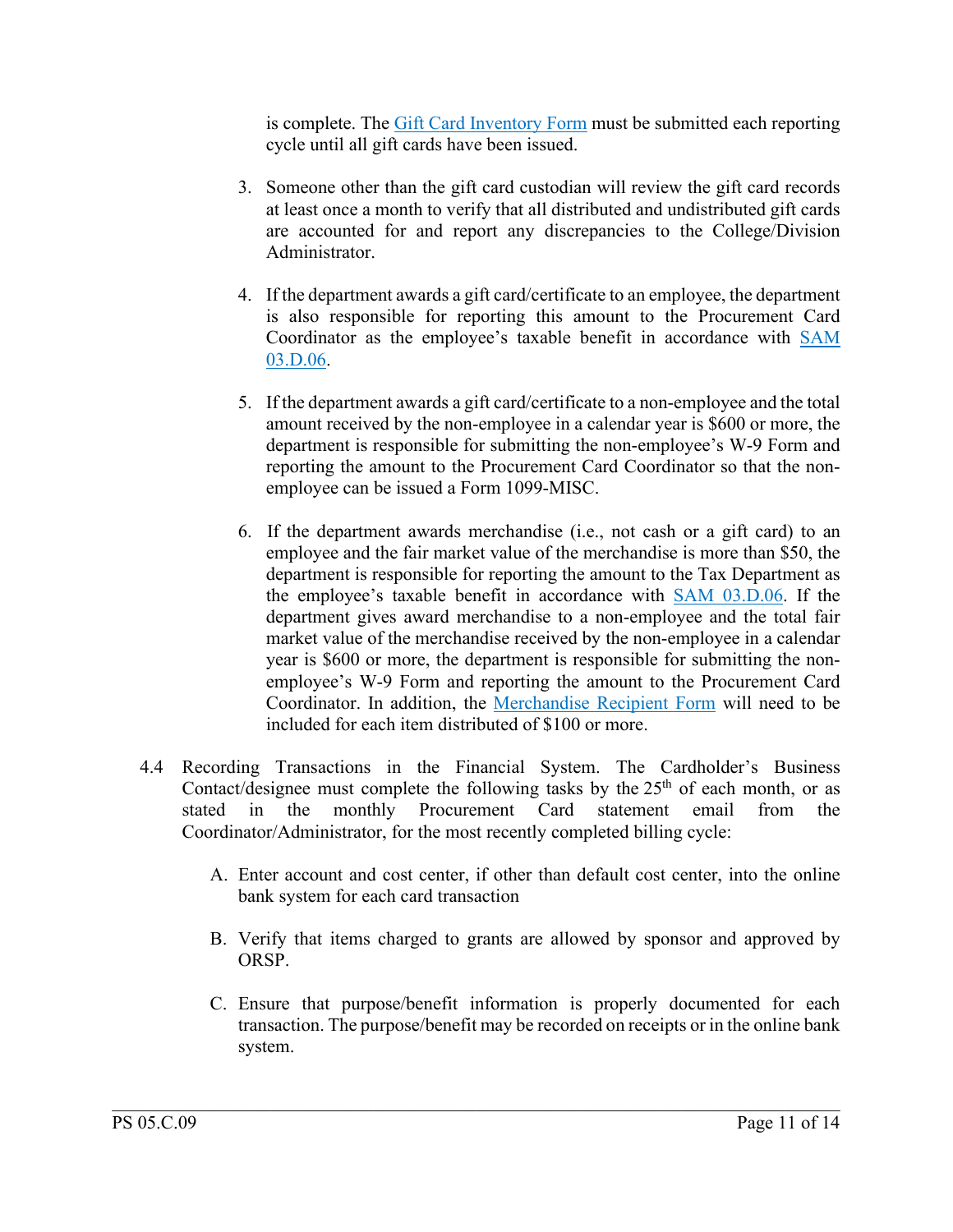- D. Verify that all transactions are supported with the receipts or other supporting documents (i.e., invoice, packing slip, etc.). Obtain any missing receipts or additional documentation/information needed from the Cardholder.
- E. Ensure that the full credit card number is not visible on any receipts or backup documentation before they are uploaded to the Finance System. Only the last four digits of the card number may be displayed on uploaded documents.
- F. Print Citibank Expense Report and obtain signatures from the Cardholder and certifying signatory on the Citibank Expense Report. The certifying signatory reviews for:
	- 1. Appropriateness of transactions
	- 2. Correct cost center and account
	- 3. Complete supporting documentation
	- 4. Cardholder signature
- G. Ensure that all purchases are made in compliance with the purchase guidelines in this policy. Obtain additional approval/documentation if necessary.
- H. The College/Division Administrator (CDA) or designee must upload the completed Billing Statement, receipts, and other supporting documentation to the PeopleSoft Finance System no later than the  $25<sup>th</sup>$  of each month, or as stated in the monthly Procurement Card statement email from the Coordinator/Administrator.
- 4.5 Cardholder Verification of Charges no later than the  $25<sup>th</sup>$  of each month, or as stated in the monthly Procurement Card statement email from the Coordinator/Administrator. Cardholders must review and sign the Citibank Expense Report for the billing period just ended to indicate the following:
	- A. All charges made by Cardholder are listed on the Verification Report for the correct amount
	- B. All charges are for university business purposes and in compliance with university policy
	- C. The Cardholder will determine whether any charges should be disputed and note any exceptions on the Verification Report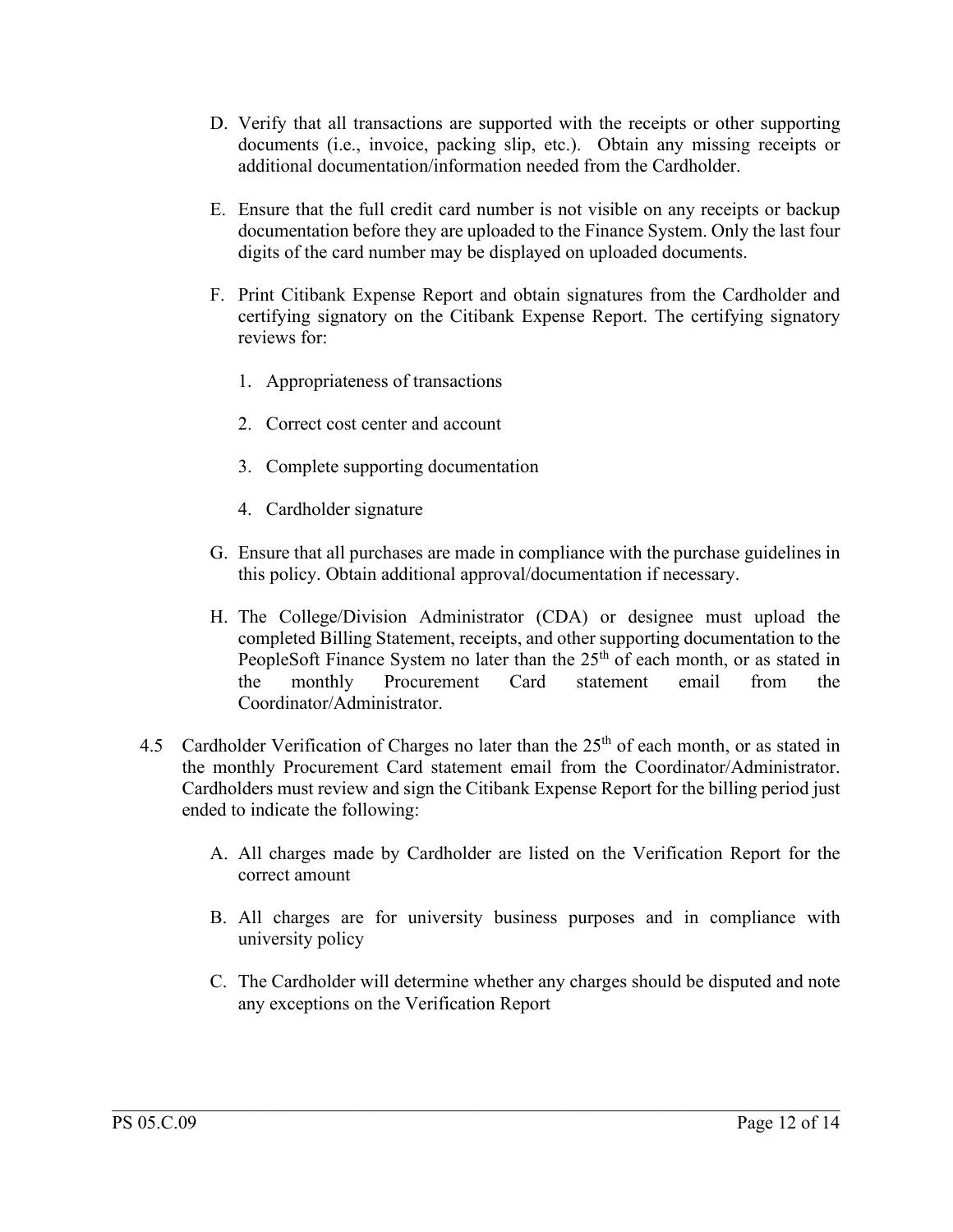Any exceptions to the above should be noted on the Verification Report by the Cardholder, and any disputed charges should be reported to the Program Coordinator as indicated below.

- 4.6 Disputed Charges
	- A. If an erroneous charge appears on the Billing Statement, the Cardholder must ask the vendor to reverse the charge.
	- B. If the vendor agrees to reverse the erroneous charge, the Cardholder must write a memo indicating when the request was made and submit the memo in lieu of an itemized receipt.
	- C. If the vendor refuses to reverse the erroneous charge or agrees to reverse the charge but does not do so by the end of the next billing cycle, the Cardholder must complete the [Statement of Disputed Item Form](https://www.uhd.edu/administration/budget-procurement/Documents/DisputeForm_000.pdf) and send the form to the Program Coordinator in Purchasing immediately, who will forward the form to the bank. The bank requires that the dispute form be submitted to them no later than 60 days after the end of the billing cycle where the transaction originally appeared. The Cardholder must submit a copy of the Statement of Disputed Item Form to the department in lieu of an itemized receipt.
	- D. The Cardholder should verify that a credit appears on the next statement or the following statement for the disputed charge. If a credit does not appear on one of the next two statements, the Cardholder should notify the Program Coordinator. The Program Coordinator will follow-up with the bank and notify the Cardholder of the resolution.
- 4. 7 Payment to the Bank. After the billing cycle ends, the Program Coordinator will download transactions from the bank system into system-generated vouchers. Accounts Payable will post the vouchers, Citibank will be paid by ACH direct deposit.

 $\mathcal{L}_\mathcal{L} = \mathcal{L}_\mathcal{L} = \mathcal{L}_\mathcal{L} = \mathcal{L}_\mathcal{L} = \mathcal{L}_\mathcal{L} = \mathcal{L}_\mathcal{L} = \mathcal{L}_\mathcal{L} = \mathcal{L}_\mathcal{L} = \mathcal{L}_\mathcal{L} = \mathcal{L}_\mathcal{L} = \mathcal{L}_\mathcal{L} = \mathcal{L}_\mathcal{L} = \mathcal{L}_\mathcal{L} = \mathcal{L}_\mathcal{L} = \mathcal{L}_\mathcal{L} = \mathcal{L}_\mathcal{L} = \mathcal{L}_\mathcal{L}$ 

### **5. REVIEW PROCESS**

Responsible Party: (Reviewer): Associate Vice President, Business Affairs

Review: Every three years on or before August 1<sup>s:t</sup>

Signed original on file in Employment Services and Operations.

### **6. POLICY HISTORY**

Issue #1: 05/17/06 Issue #2: 09/01/07 Issue #3: 01/08/10